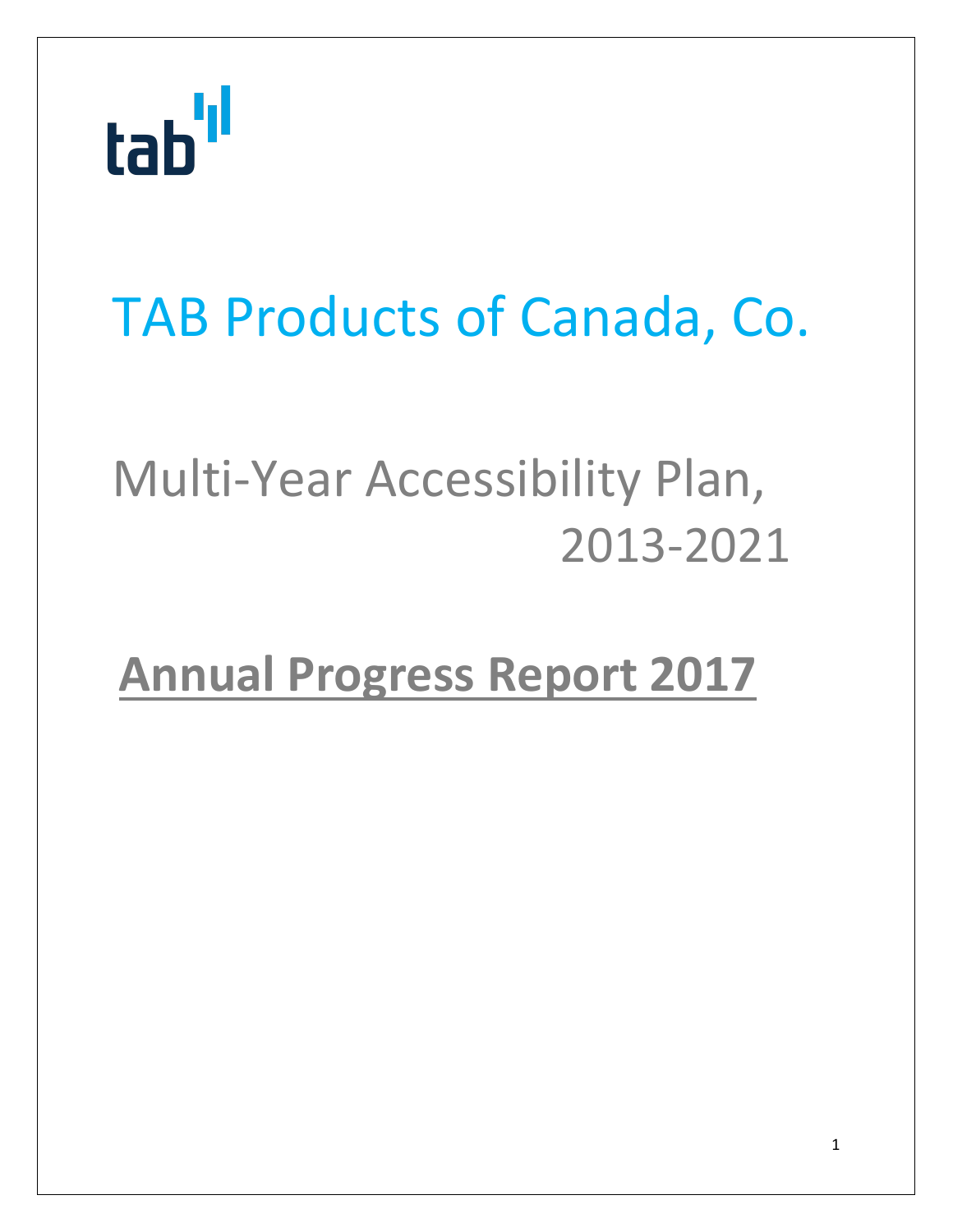## tab'<sup>ıl</sup>

### **Table of Contents**

| Introduction                                     | Page 3  |
|--------------------------------------------------|---------|
| About TAB Products of Canada, Co.                | Page 3  |
| Status of Accessibility Legislation in           | Page 5  |
| Ontario                                          |         |
| <b>Recently Enacted Regulatory</b>               | Page 6  |
| Requirements                                     |         |
| TAB Products of Canada, Co. Integrated           | Page 7  |
| <b>Accessibility Standards Policy and Multi-</b> |         |
| <b>Year Accessibility Plan</b>                   |         |
| <b>Next Steps</b>                                | Page 14 |
|                                                  |         |
| <b>Appendices</b>                                | Page 15 |
|                                                  |         |
| <b>Appendix 1 – Definition of Disability</b>     |         |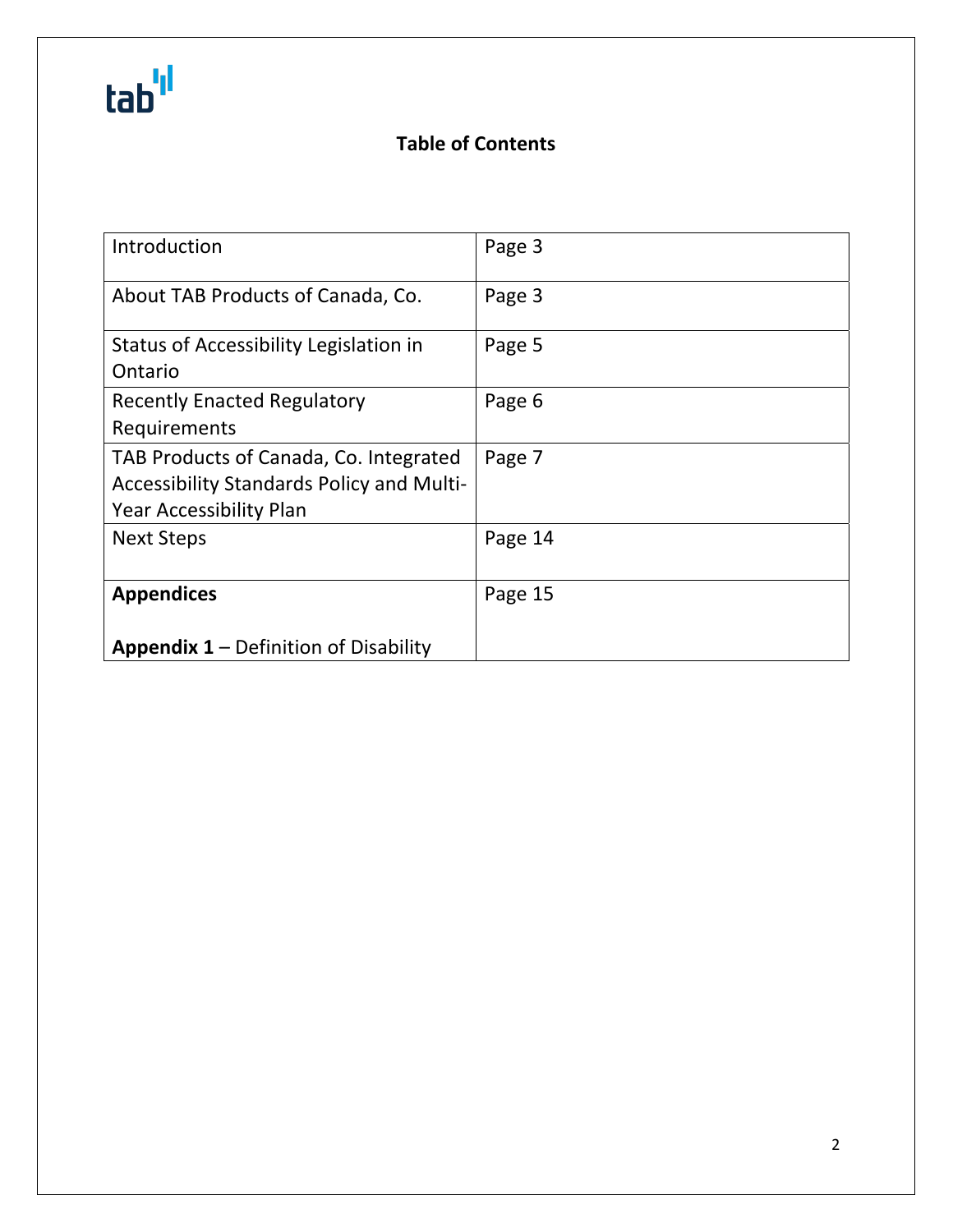

#### **Introduction**

TAB Products of Canada, Co. is committed to the ongoing identification, removal and prevention of barriers to people with disabilities1. A barrier is anything that makes it challenging or impossible for a person with a disability to access a service, program or a building. This could include:

- a physical barrier, such as a feature of a building or outdoor space that presents a challenge for a person with a physical disability;
- an information or communications barrier that would make it difficult for a person to easily understand information, such as print that is too small to read; or
- a technological barrier such as a website that does not support screen-reading software.

TAB Products of Canada, Co. employees and Management have worked together toward improving the accessibility of TAB Products of Canada, Co.'s facilities and services and in creating awareness on issues affecting people with disabilities.

This document sets out the work that will be undertaken by TAB Products of Canada, Co. toward implementing the requirements of *Ontario Regulation 191/11 – Integrated Accessibility Standards* (IASR) and other initiatives aimed at removing and preventing barriers to people with disabilities.

This document responds to section 4 of the IASR which requires obligated organizations to develop a multi‐year accessibility plan outlining how the requirements of the IASR will be met.

#### **About TAB Products of Canada, Co.**

TAB Products of Canada, Co. works to help companies organize, manage and access critical documents and records within a complete records management framework. With more than 60 years of knowledge and experience, TAB Products of Canada, Co. can provide companies the best in records management products and services.

#### **Organized information means lower costs**

An organized records management system ensures that only relevant files are maintained, reduces duplication of work, and allows for the smooth transfer of information within an organization.

TAB Products of Canada, Co. can refine records management systems to make it less complicated and more efficient. TAB Products of Canada, Co. helps to reduce storage costs, space requirements and information retrieval time, while lowering overall labor costs.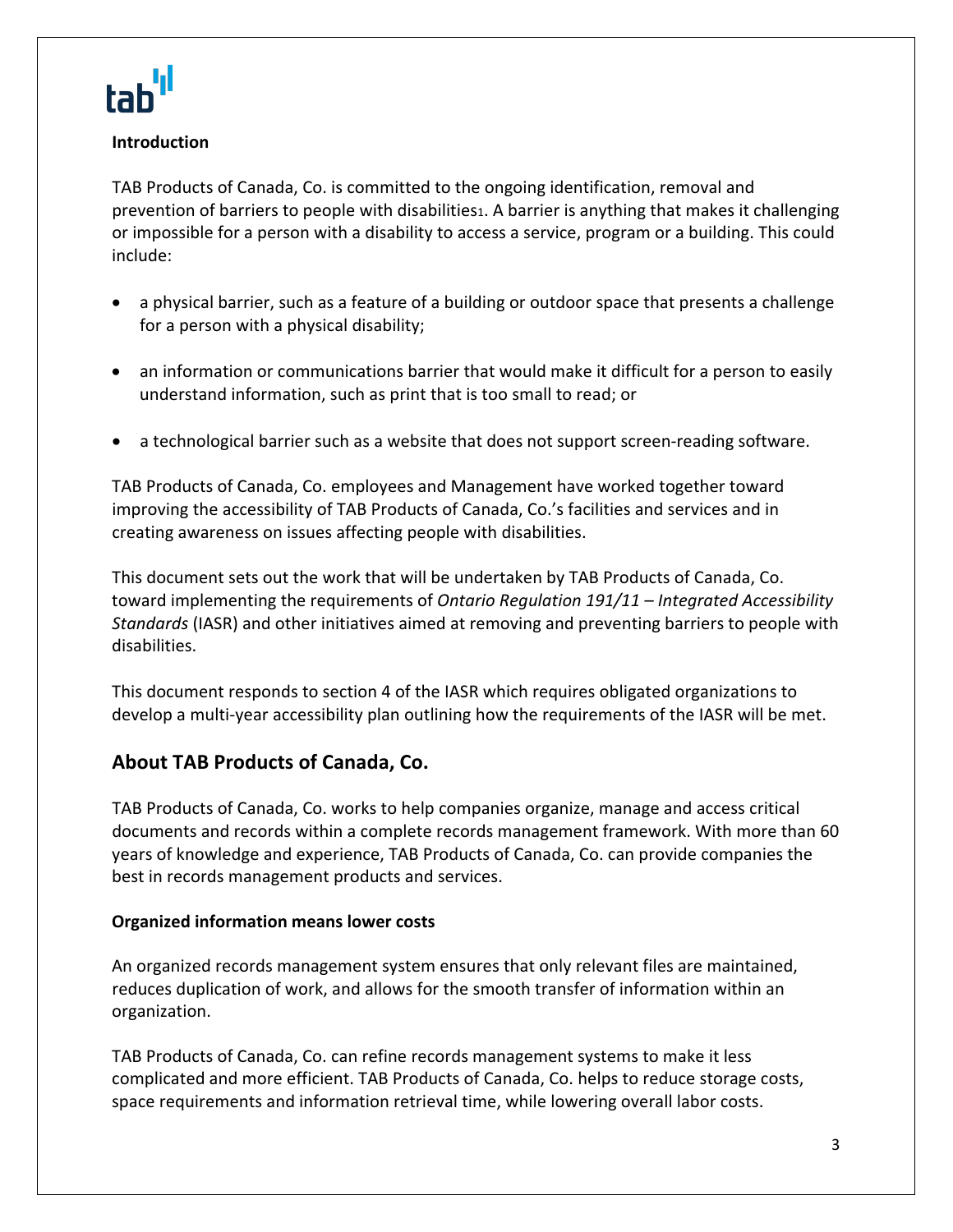We can help reduce costs by:

- Improving facilities utilization
- Minimizing off‐site storage costs
- Implementing cost avoidance strategies

#### **Accessibility leads to more efficient processes**

Lost files, document duplication, and internal information that is difficult to find can slow customer response times and increase operating expenses.

TAB Products of Canada, Co. solutions will ensure that the right information is where it is supposed to be reducing filing errors, improving search times and preventing documents from being misplaced. TAB Products of Canada, Co. helps employees find the information they need, when they need it.

We can work with you to increase operational efficiencies by:

- Providing better access to information
- Sharing organizational knowledge
- Improving business processes

#### **Managed records lowers exposure to risk**

TAB Products of Canada, Co. works closely with companies to understand their particular records management challenges. We then map out a plan and implement a customized solution.

In doing so, TAB Products of Canada, Co. helps manage risk and minimize exposure to litigation by developing records retention guidelines for the timely and appropriate disposition of documents.

TAB Products of Canada, Co. provides a complete records management system and ensures that companies are aware of the vital records that require protection.

TAB Products of Canada, Co. can help lower exposure to risk by:

- Providing information on legislative and regulatory compliance
- Reducing information loss
- Developing a vital records disaster recovery plan

<sup>1</sup> For the purposes of TAB Products Canada, Co. the definition of the word "disability" is understood to be that which is identified in the *Ontarians with Disabilities Act, 2001* and the *Accessibility for Ontarians with*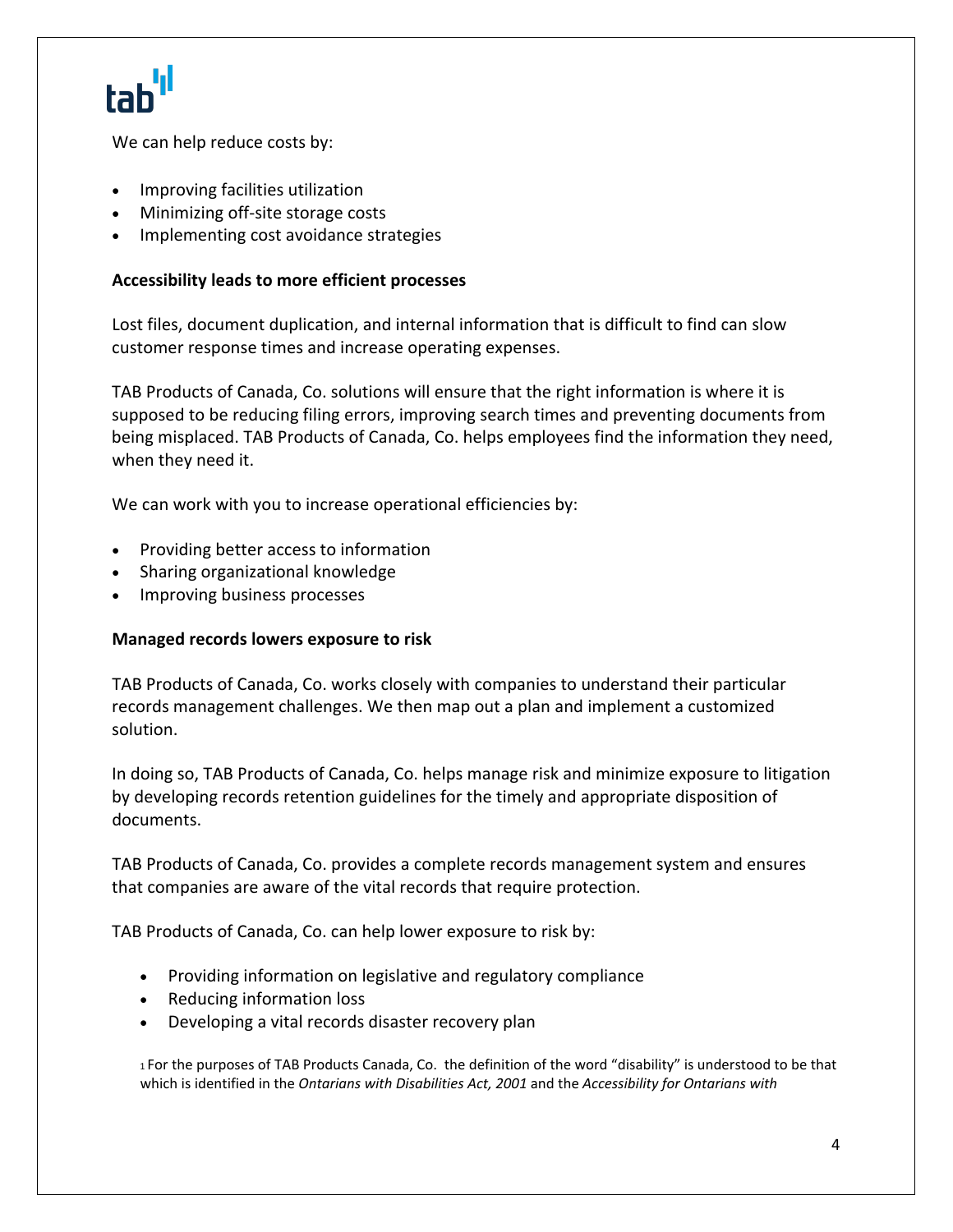### tab<sup>'</sup>

*Disabilities Act, 2005*. The definition in these statutes is taken from the *Ontario Human Rights Code*. This definition can be found in Appendix 1.

#### **Status of Accessibility Legislation in Ontario**

#### *Ontarians with Disabilities Act, 2001*

In 2001, the Provincial government enacted the *Ontarians with Disabilities Act, 2001 (ODA)*. This Act required organizations within the public sector (the provincial government, municipalities, hospitals, educational institutions and public transportation providers) to undertake activities aimed at reducing and eliminating barriers to people with disabilities. It also required municipalities with populations of over 10,000 to appoint accessibility advisory committees (AAC), develop annual accessibility plans and seek the advice of AACs on certain matters. This was the precursor to the next act, which applies to TAB Products Canada, Co.

#### *Accessibility for Ontarians with Disabilities Act***,** *2005*

In 2005, the Provincial government passed the *Accessibility for Ontarians with Disabilities Act, 2005 (AODA)*. The AODA requires the development of accessibility standards in a number of areas. Five committees were established by the Provincial government to develop accessibility standards in the following areas: customer service; information and communications; employment; transportation and the built environment. The committees included people with disabilities and representatives of sectors and industries that would be impacted by the standards.

Although the AODA was proclaimed in force in 2005, the ODA was not revoked. The Provincial government has indicated that the ODA will be likely be repealed, however, no definitive timeframe has been provided. As a result, municipalities are still obligated to adhere to the requirements of the ODA.

#### *Ontario Regulation 429‐07 – Accessibility Standards for Customer Service*

The first Regulation enacted under the AODA was *Ontario Regulation 429‐07– Accessibility Standards for Customer Service*. Designated public sector organizations were to be in compliance by January 1, 2010 and all other providers of goods or services by January 1, 2012 and submit a compliance report to the Provincial government by March 31, 2012. Report No. LPS63‐09 – *Accessibility Standards under the Accessibility for Ontarians with Disabilities Act, 2005* and Report No. LPS39‐10 – *Accessibility for Ontarians with Disabilities Act*: *Compliance with the Accessibility Standards for Customer Service* set out the steps that TAB Products of Canada, Co. was taking to meet the requirements of the Regulation. TAB Products of Canada, Co. submitted its compliance report to the Province in advance of the deadline indicating it had addressed the requirements of the Regulation and had met its compliance obligations.

#### *Accessible Built Environment Standards*

Also being developed are accessibility standards relating to the built environment. The Provincial government recently released, for review and comment, proposed accessibility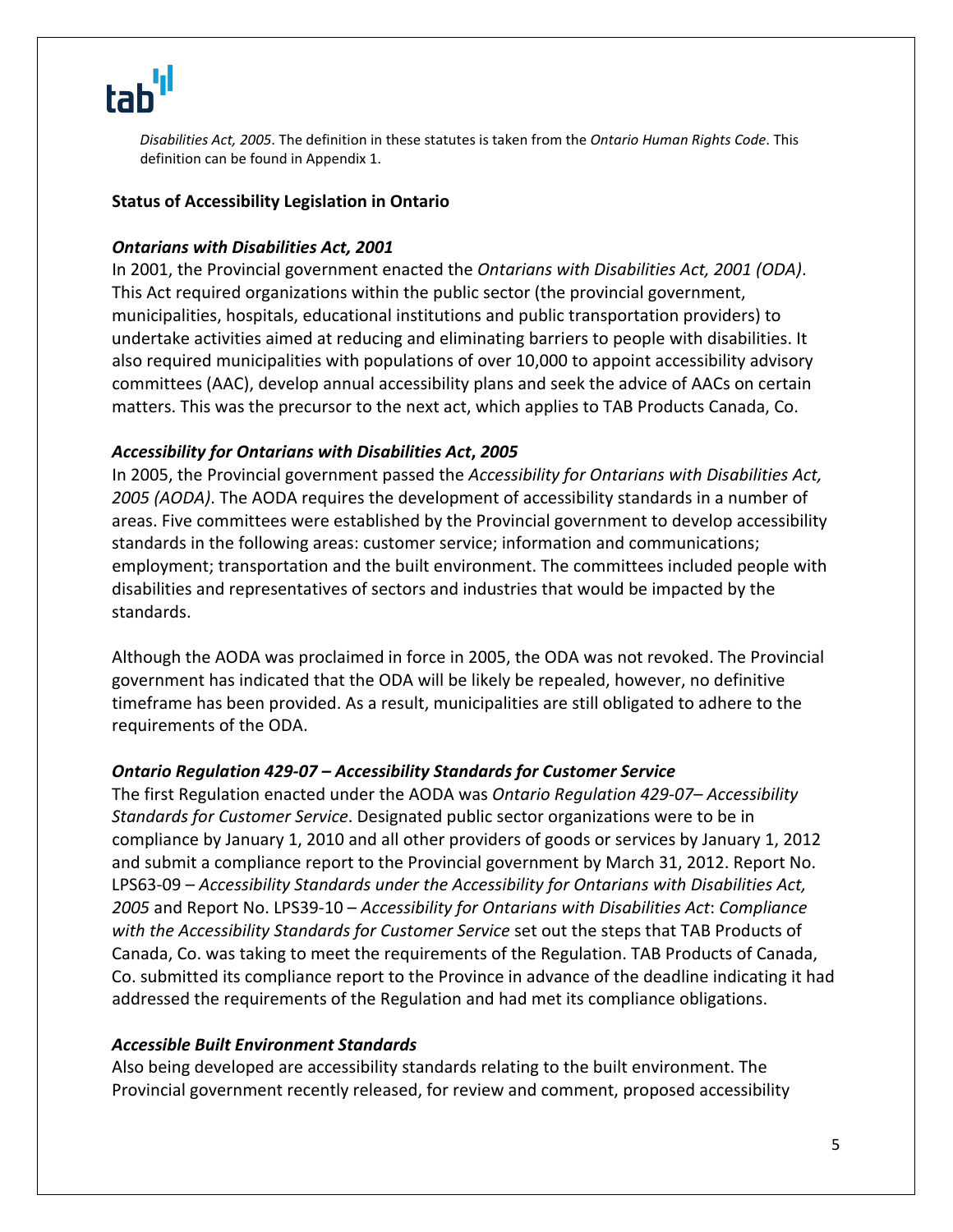### tab''

standards for the design of public spaces. The proposed standards focus on outdoor spaces including recreational trails, beach access routes, outdoor public use eating areas, outdoor play spaces, exterior paths of travel and on and off‐street parking. The proposed standards have an implementation date of 2016 for designated public sector organizations, including municipalities. These standards may be finalized as a Regulation under the AODA next year. Standards associated with the interior of buildings are still being developed and the Provincial government has indicated that they will likely be captured as amendments to the Ontario Building Code. It is unknown when these standards will be issued for public review or enacted.

#### **Recently Enacted Regulatory Requirements**

#### *Ontario Regulation 191/11‐Integrated Accessibility Standards* **(IASR)**

The IASR was enacted in July 2011. It includes a number of general and specific accessibility requirements in the areas of information and communications, employment and transportation. The requirements have compliance dates ranging from when the IASR was enacted (July 2011) to the year 2021. The requirements apply to the public, private and not for profit sectors. The sections of the IASR that most impact TAB Products of Canada, Co. are those related to accessible information and communications, and employment. As TAB Products of Canada, Co. is not a provider of public transit, the transportation requirements do not apply.

The categories and requirements addressed in the Regulation (except those related to accessible transportation) are summarized below.

#### **General Requirements**

- Development of an integrated accessibility standards policy;
- Development of a multi-year accessibility plan;
- Annual reporting on the progress of the multi‐year accessibility plan;
- Training staff and volunteers on the requirements of the Regulation and the Ontario Human Rights Code, as it pertains to people with disabilities; and,
- Ensuring that accessibility considerations and features are reflected in procurement processes.

**Information and Communications** – This section reflects requirements for organizations to create, provide and receive information and communications in ways that are accessible to people with disabilities. The specific requirements include the following:

- Ensuring that feedback processes are accessible, upon request;
- Providing accessible formats and communication supports, upon request;
- Providing publicly available emergency procedure, plans or public safety information in accessible formats, upon request; and,
- Improving the accessibility of websites and web content.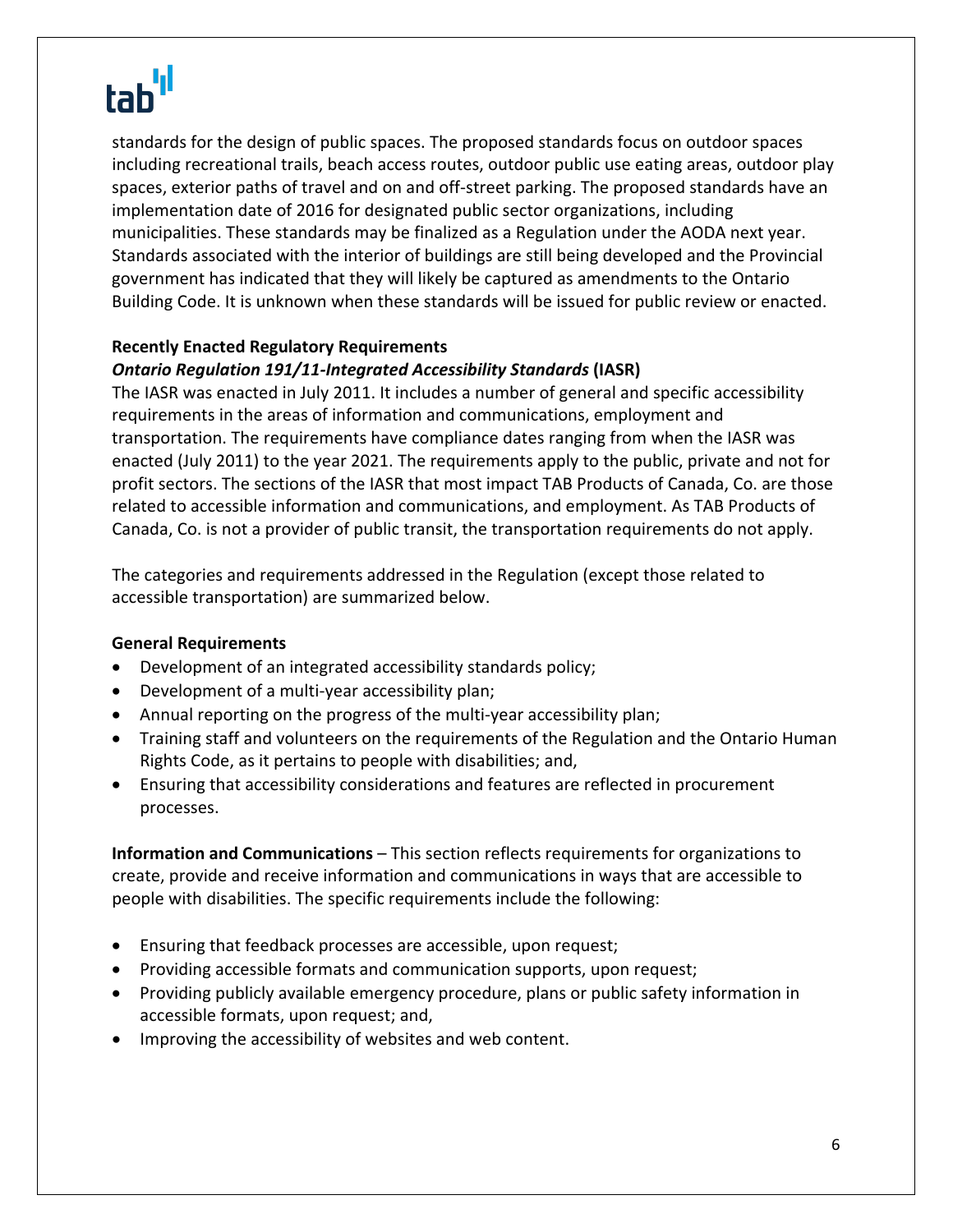### tab

**Employment** – This section of the IASR requires employers to provide for accessibility across all stages of the employment cycle and integrate accessibility into regular workplace processes. The specific requirements include the following:

- Notifying employees and the public of the availability of accommodation for applicants with disabilities in recruitment and assessment processes;
- Notifying successful applicants of the availability of accommodations;
- Informing employees of policies to provide support to employees with disabilities;
- Providing accessible formats and communication supports for employees with disabilities;
- Providing work place emergency response information to employees with disabilities;
- Establishing processes to develop documented individual accommodation plans;
- Developing a return to work process for employees who have been absent from work due to a disability or who require disability-related accommodations to return to work; and,
- Considering the accessibility needs of employees with disabilities and accommodation plans in performance management processes, when providing career development opportunities or when considering redeployment.

#### **TAB Products Canada, Co. Integrated Accessibility Standards Policy and Multi‐Year Accessibility Plan ‐ Development Process**

Following the enactment of the IASR, work was undertaken on developing an integrated accessibility standards policy and a multi‐year accessibility plan. Both the policy (which was in place by January 1, 2012) and plan are required by the IASR were in place by January 1, 2014.

TAB Products of Canada, Co.'s Integrated Accessibility Standards Policy is currently in process. As required by the IASR, it will include a statement of organizational commitment and sections that set out TAB Products of Canada, Co.'s obligations in relation to accessible information and communications, and employment.

Similarly the TAB Products of Canada, Co.'s Multi‐Year Accessibility Plan, was developed to set out the actions the company will take to achieve compliance with the IASR.

The development of TAB Products of Canada, Co.'s Integrated Accessibility Standards Policy and TAB Products of Canada, Co.'s Multi‐Year Accessibility Plan was guided by, and is in keeping with, interpretative materials and resources issued by the Accessibility Directorate of Ontario, Ministry of Community and Social Services. In addition, as both documents were being developed information was shared with staff in the Canadian office location.

The following tables set out the actions TAB Products of Canada, Co. will take to address the IASR and achieve compliance and the progress in 2017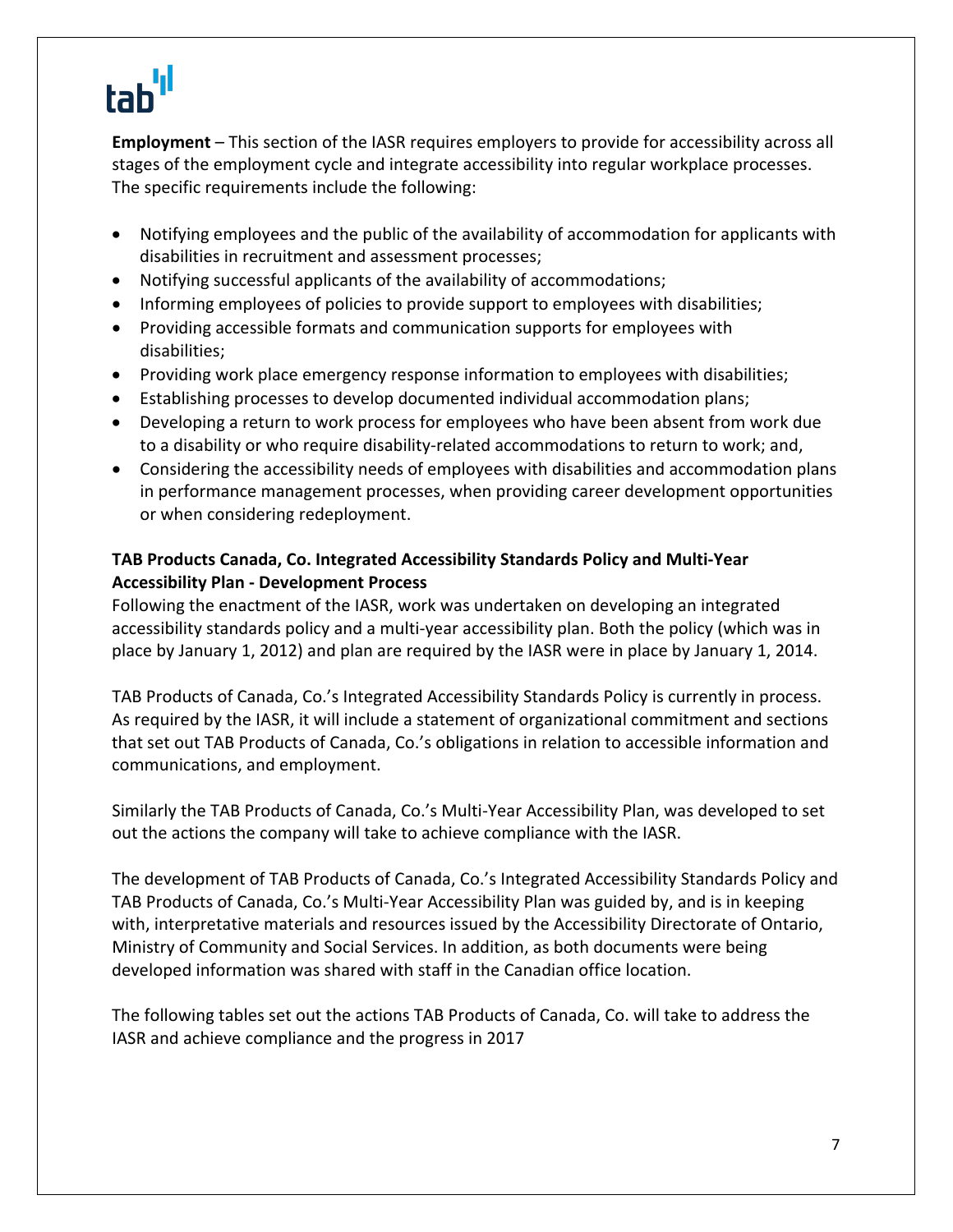### tab<sup>'ıl</sup>

#### **Part I ‐ General**

**This section of the Regulation requires TAB Products of Canada, Co. to:** 

- **develop accessibility policies and a multi‐year accessibility plan**
- **report annually on the progress of the multi‐year plan**
- **incorporate accessibility features and considerations in procurement processes**
- **ensure staff and volunteers have been trained on the Integrated Accessibility Standards Regulation and the Ontario Human Rights Code**

| <b>Regulatory Compliance</b>          | <b>Compliance</b> | <b>Actions to be Taken</b>         | <b>Date</b>             |
|---------------------------------------|-------------------|------------------------------------|-------------------------|
|                                       | <b>Deadline</b>   |                                    | <b>Completed</b>        |
| <b>Develop Accessibility Policies</b> | Jan 1, 2014       | <b>Completed - TAB Products of</b> | 1 <sup>st</sup> Version |
| <b>Develop</b>                        |                   | Canada, Co. is currently           | posted on               |
| Implement and maintain<br>$\bullet$   |                   | developing a policy that           | Nov 11,                 |
| accessibility policies,               |                   | addresses the requirements in      | 2011.                   |
| including a statement of              |                   | the Integrated Accessibility       |                         |
| organizational                        |                   | Standards Regulation (IASR) and    | Updated and             |
| commitment                            |                   | includes a statement of            | posted on               |
| Make policies publically<br>$\bullet$ |                   | organizational commitment.         | tab.ca on               |
| available                             |                   |                                    | Feb 14, 2014            |
|                                       |                   | The policy is to be placed on TAB  |                         |
|                                       |                   | Products of Canada, Co.'s          | Revised and             |
|                                       |                   | website, once completed and        | posted on               |
|                                       |                   | approved.                          | July 13, 2016           |
| Develop a multi-year                  | Jan 1, 2014       | A multi-year accessibility plan    | Posted on               |
| accessibility plan                    |                   | that sets out how TAB Products     | tab.ca on               |
| Establish, implement,<br>$\bullet$    |                   | of Canada, Co. will comply with    | Feb 14, 2014            |
| maintain and document a               |                   | requirements of IASR has been      |                         |
| multi-year accessibility              |                   | developed. Once approved it        |                         |
| plan                                  |                   | will be placed on TAB Products     |                         |
| Post multi-year<br>$\bullet$          |                   | of Canada, Co.'s website. -        |                         |
| accessibility plan on                 |                   | Completed                          |                         |
| website and provide in an             |                   |                                    |                         |
| accessible format, upon               |                   |                                    |                         |
| request                               |                   |                                    |                         |
| Report annually on the multi-         | <b>Year 2014</b>  | Annual status report on            | 2014 annual             |
| year accessibility plan               | and on-           | progress of multi-year             | progress                |
| Prepare an annual status              | going             | accessibility plan will be         | report                  |
| report on the progress of             |                   | developed and placed on TAB        | posted on               |
| measures set out in the               |                   | Products of Canada, Co.'s          | 12/17/2014.             |
| multi-year plan                       |                   | website and provided in an         | 2015 report             |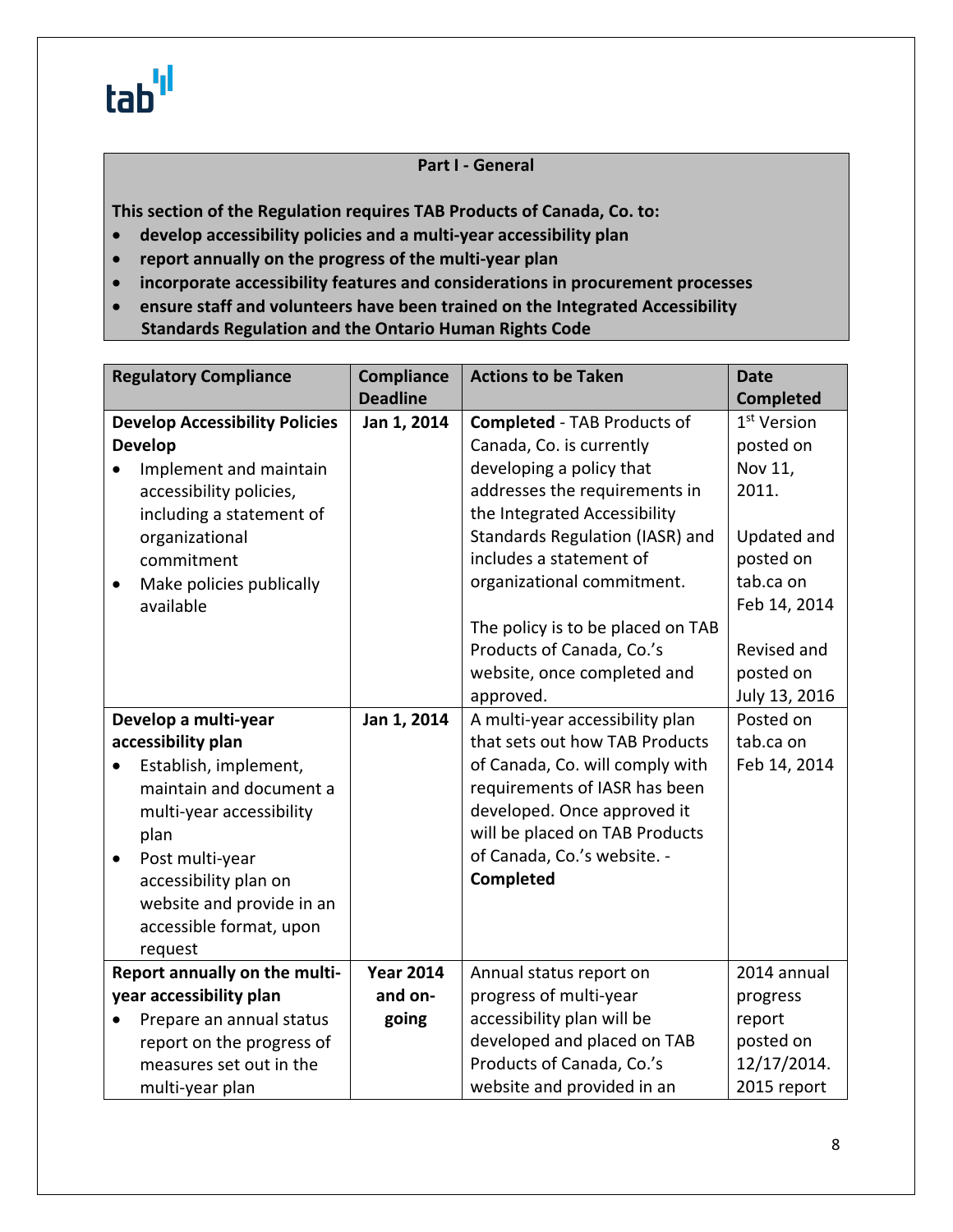| Post annual status report<br>on website and provide in<br>an accessible format,<br>upon request                                                                                                                                                                                                                                 |             | accessible format upon request.                                                                                                                                                                                                                                                                                                                                                                                                                   | posted on<br>$03/16/16$ .<br>2016 report<br>to be posted<br>by Dec 21,<br>2016.2017<br>report to be<br>posted by<br>Dec 31, 2017                      |
|---------------------------------------------------------------------------------------------------------------------------------------------------------------------------------------------------------------------------------------------------------------------------------------------------------------------------------|-------------|---------------------------------------------------------------------------------------------------------------------------------------------------------------------------------------------------------------------------------------------------------------------------------------------------------------------------------------------------------------------------------------------------------------------------------------------------|-------------------------------------------------------------------------------------------------------------------------------------------------------|
| Incorporate accessibility in<br>procuring or acquiring goods,<br>services or facilities<br>Incorporate accessibility<br>criteria and features when<br>procuring or acquiring<br>goods, services or<br>facilities, except where it<br>is not practicable to do so                                                                | Jan 1, 2014 | Wording in TAB Products of<br>Canada, Co. procurement<br>documents will be reviewed and<br>updated, as required, to reflect<br>requirements of IASR, as<br>needed.                                                                                                                                                                                                                                                                                | Updated on<br>Jan 30, 2014                                                                                                                            |
| <b>Training</b><br>Ensure that training on<br>the IASR and the Human<br>Rights Code as it pertains<br>to persons with<br>disabilities is provided to<br>employees, volunteers,<br>persons who participate<br>in developing policies<br>and others who provide<br>goods, services or<br>facilities on behalf of<br>organization. | Jan 1, 2014 | The Ontario Government has<br>provided training materials to<br>be provided to organizations.<br>They will be applied through e-<br>learning at the website link<br>below:<br>http://www.ohrc.on.ca/en/learning<br>/working-together-ontario-human-<br>rights-code-and-accessibility-<br>ontarians-disabilities-act/code-and-<br>aoda-e-learning-feedback-survey<br>Training will be completed with<br>all employees prior to January 1,<br>2014. | Customer<br>Service<br>Standard<br>Training<br>completed in<br>Dec 2011.<br>The code and<br>the AODA<br>web<br>trainings<br>completed in<br>Feb 2014. |

### **Part II ‐ Information and Communications Standards**

**This section of the Regulation includes requirements related to:**

- **accessible feedback processes**
- **accessible formats and communication supports**
- **publically available emergency procedures, plans, public safety information**
- **accessible websites and web content**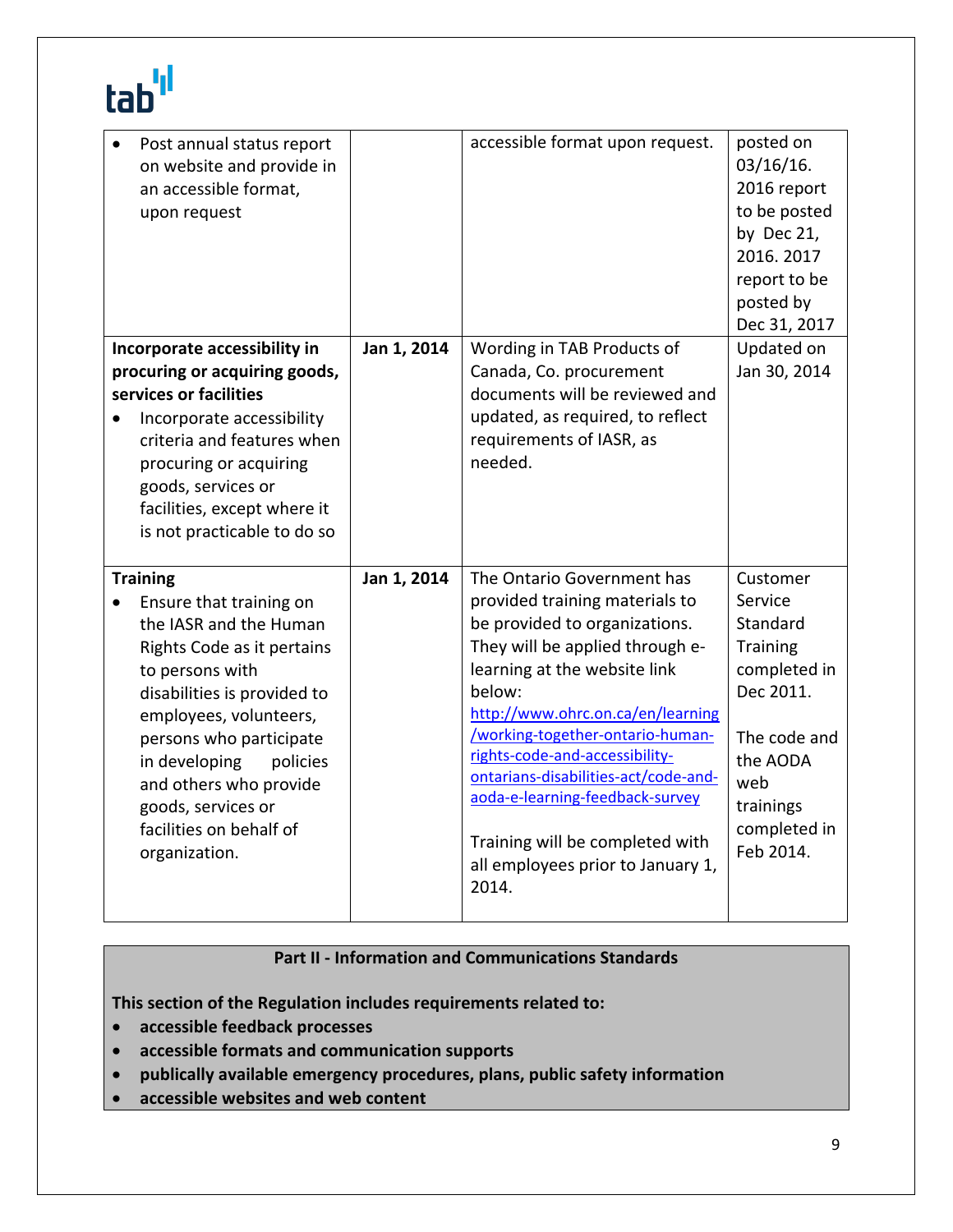## tab<sup>'ıl</sup>

| <b>Regulatory Requirement</b>        | <b>Compliance</b> | <b>Actions to Be Taken</b>         | <b>Date</b>      |
|--------------------------------------|-------------------|------------------------------------|------------------|
|                                      | <b>Deadline</b>   |                                    | <b>Completed</b> |
| <b>Feedback processes</b>            | Jan 1, 2014       | TAB Products of Canada, Co's       | Feedback         |
| Ensure that processes for            |                   | advertisements are being           | form posted      |
| receiving and responding             |                   | updated to include wording that    | on tab.ca in     |
| to feedback are accessible           |                   | asks customers/potential           | Dec 2011.        |
| to persons with                      |                   | customers to advise if they        | Reviewed in      |
| disabilities by providing/           |                   | require accommodation. The         | July 2014.       |
| arranging for accessible             |                   | next round of printing will        |                  |
| formats and                          |                   | include a statement of the         | New online       |
| communication supports,              |                   | organization's statement of        | version          |
| upon request                         |                   | organizational commitment.         | posted on        |
| Notify the public about<br>$\bullet$ |                   |                                    | Nov 15, 2017     |
| the availability of                  |                   | Existing feedback processes and    |                  |
| accessible formats and               |                   | wording on TAB Products of         |                  |
| communication supports               |                   | Canada, Co.'s website on the       |                  |
|                                      |                   | availability of accessible         |                  |
|                                      |                   | documents to be reviewed and       |                  |
|                                      |                   | updated, as required.              |                  |
| <b>Accessible formats and</b>        | Jan 1, 2015       | Already existing procedures        | Completed        |
| communication supports               |                   | regarding documents in             | Feb 2014         |
| Upon request, provide for            |                   | alternate formats will be          |                  |
| provision of accessible              |                   | reviewed to determine if they      |                  |
| formats and                          |                   | require updating based on the      |                  |
| communication supports               |                   | IASR.                              |                  |
| for persons with                     |                   |                                    |                  |
| disabilities                         |                   | Wording on TAB Products of         |                  |
| Notify the public about<br>٠         |                   | Canada, Co.'s website on the       |                  |
| the availability of                  |                   | availability of accessible formats |                  |
| accessible<br>formats                |                   | will be reviewed and updated as    |                  |
| and communication                    |                   | required.                          |                  |
| supports                             |                   |                                    |                  |
| <b>Emergency procedures,</b>         | Jan 1, 2012       | <b>Completed - documents</b>       |                  |
| plans or public safety               |                   | provided in alternate formats,     |                  |
| information                          |                   | upon request.                      |                  |
| Provide emergency                    |                   |                                    |                  |
| procedures, plans or                 |                   |                                    |                  |
| public safety information,           |                   |                                    |                  |
| that are available                   |                   |                                    |                  |
| publicly, in an                      |                   |                                    |                  |
| accessible format or with            |                   |                                    |                  |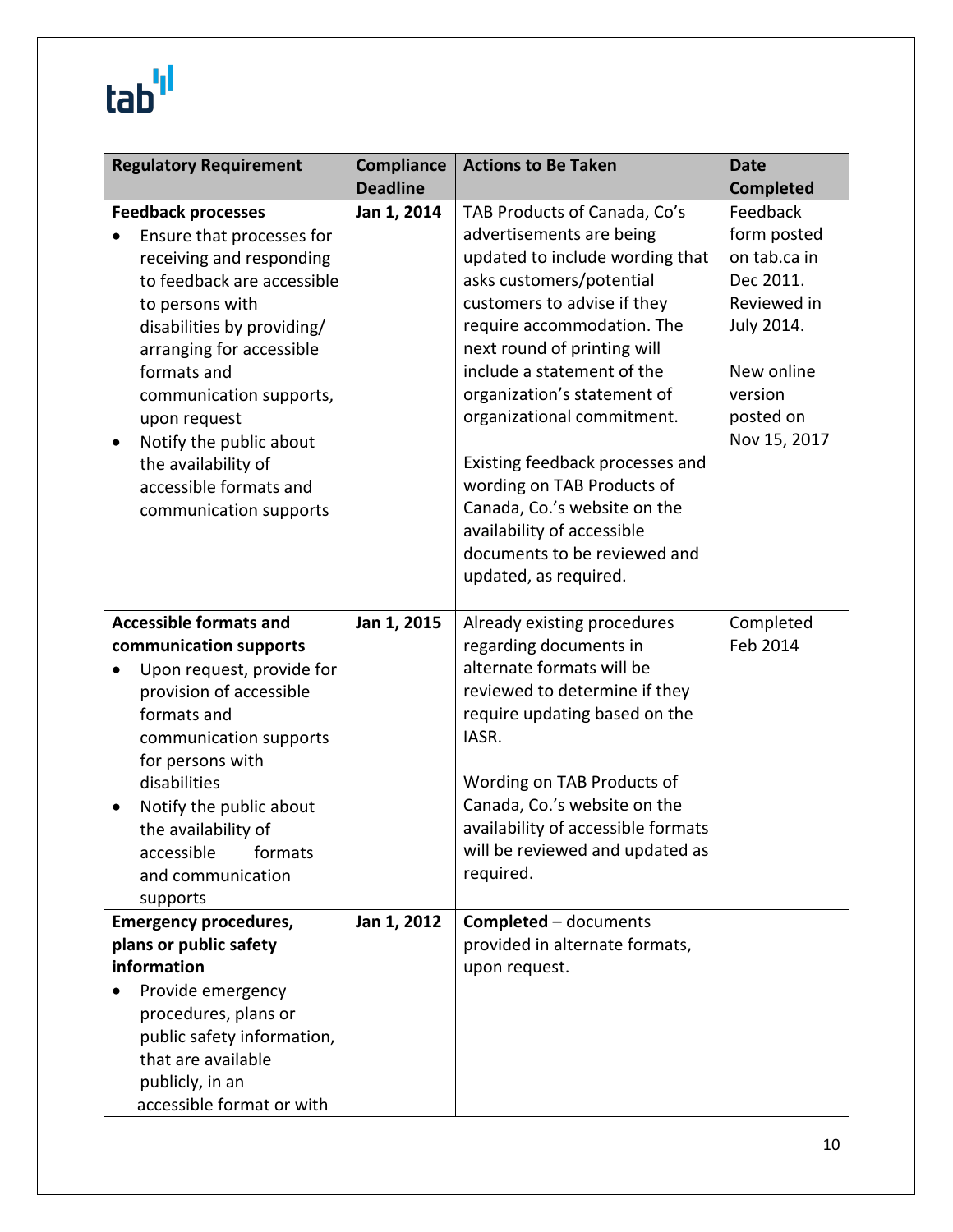### tab'<sup>l</sup>

| appropriate communication   |             |                                   |  |
|-----------------------------|-------------|-----------------------------------|--|
| supports, upon request.     |             |                                   |  |
| Accessible websites and web | Jan 1, 2021 | TAB Products of Canada, Co.'s     |  |
| content                     |             | website will be reviewed for      |  |
| Websites and web            |             | accessibility and changes will be |  |
| content to conform to       |             | made accordingly as required.     |  |
| WCAG 2.0 Level AA           |             |                                   |  |
|                             |             | An accessibility tool checker     |  |
|                             |             | may be used on TAB Products of    |  |
|                             |             | Canada, Co.'s website to          |  |
|                             |             | identify accessibility issues.    |  |
|                             |             |                                   |  |
|                             |             | Efforts are ongoing to educate    |  |
|                             |             | and network with staff on         |  |
|                             |             | creating accessible documents     |  |
|                             |             | for TAB Products of Canada,       |  |
|                             |             | Co.'s website.                    |  |
|                             |             |                                   |  |
|                             |             | Staff are reviewing resources     |  |
|                             |             | provided by the Ontario           |  |
|                             |             | Government on                     |  |
|                             |             | making accessible websites.       |  |

#### **Part III – Employment Standards**

**This section of the Regulation includes requirements related to:**

- **recruitment, assessment and selection**
- **accessible formats and communication supports for employees**
- **workplace emergency response**
- **return to work processes**
- **performance management, career development and redeployment**

|                  | <b>Regulatory Requirement</b> | <b>Compliance</b> | <b>Actions To Be Taken</b>     | Date             |
|------------------|-------------------------------|-------------------|--------------------------------|------------------|
|                  |                               | <b>Deadline</b>   |                                | <b>Completed</b> |
| Recruitment      |                               | Jan 1, 2014       | Wording on TAB Products of     | Completed in     |
|                  | Notify employees and the      |                   | Canada, Co.'s website          | Feb 2014         |
| public about the |                               |                   | (Employment                    |                  |
| availability of  |                               |                   | Opportunities page) and in job |                  |
|                  | accommodation for             |                   | postings will be updated to    |                  |
| applicants with  |                               |                   | reflect what applicants are to |                  |
|                  | disabilities in recruitment   |                   | do should they require         |                  |
| process          |                               |                   | accommodation due to a         |                  |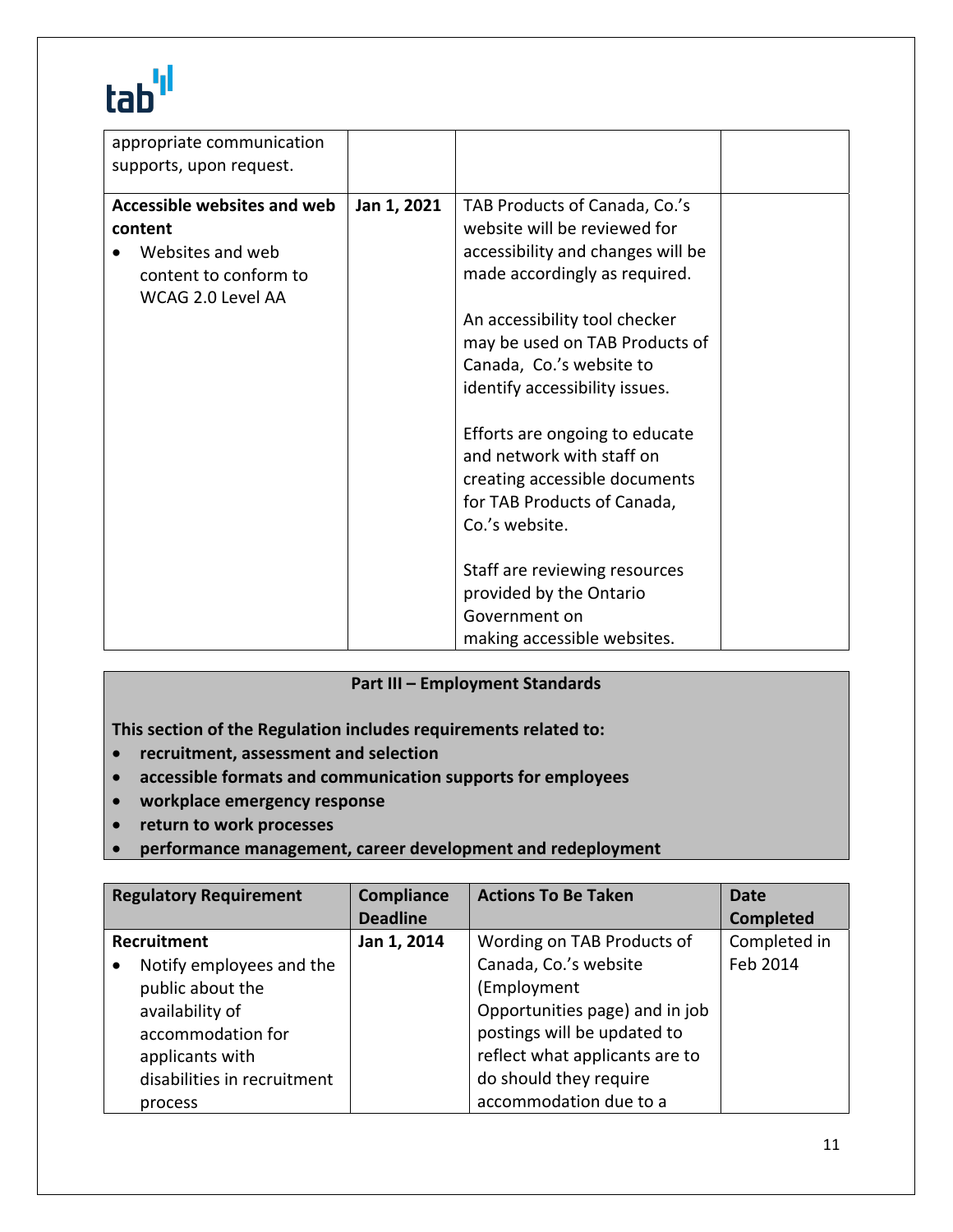## tab'<sup>ıl</sup>

| Notify job applicants<br>when selected to<br>participate in an<br>assessment or selection<br>process that<br>accommodations are<br>available<br>When making an offer of<br>employment, notify<br>successful applicants of<br>policies for<br>accommodating<br>employees with<br>disabilities<br>Informing employees of<br>supports<br>Inform employees of<br>policies to support<br>employees with<br>disabilities | Jan 1, 2014 | disability.<br>Human Resource staff to<br>advise individuals who are<br>selected to participate in<br>interviews of the availability of<br>accommodations, if<br>requested. A statement<br>notifying successful applicants<br>of policies for accommodating<br>employees with disabilities will<br>be added to offer letters or<br>reiterated verbally if the offer<br>is made in person or by<br>telephone.<br>New employees will be<br>advised of policies in place to<br>support employees with<br>disabilities, as soon as possible<br>after they begin employment.<br>These include the Equal<br>Opportunity Employer policy<br>and accessibility policies<br>currently in existence. Existing<br>employees will be advised of<br>changes to policies through a<br>variety of methods, including a<br>review of TAB Products of<br>Canada, Co.'s accessibility<br>policies.<br>This requirement will also be<br>addressed in IASR staff<br>training program. |  |
|--------------------------------------------------------------------------------------------------------------------------------------------------------------------------------------------------------------------------------------------------------------------------------------------------------------------------------------------------------------------------------------------------------------------|-------------|-------------------------------------------------------------------------------------------------------------------------------------------------------------------------------------------------------------------------------------------------------------------------------------------------------------------------------------------------------------------------------------------------------------------------------------------------------------------------------------------------------------------------------------------------------------------------------------------------------------------------------------------------------------------------------------------------------------------------------------------------------------------------------------------------------------------------------------------------------------------------------------------------------------------------------------------------------------------|--|
| <b>Accessible formats and</b>                                                                                                                                                                                                                                                                                                                                                                                      | Jan 1, 2014 | This requirement will be                                                                                                                                                                                                                                                                                                                                                                                                                                                                                                                                                                                                                                                                                                                                                                                                                                                                                                                                          |  |
| communication supports for                                                                                                                                                                                                                                                                                                                                                                                         |             | reflected in IASR policy and                                                                                                                                                                                                                                                                                                                                                                                                                                                                                                                                                                                                                                                                                                                                                                                                                                                                                                                                      |  |
| employees                                                                                                                                                                                                                                                                                                                                                                                                          |             | addressed in IASR staff                                                                                                                                                                                                                                                                                                                                                                                                                                                                                                                                                                                                                                                                                                                                                                                                                                                                                                                                           |  |
| When requested by an                                                                                                                                                                                                                                                                                                                                                                                               |             | training program.                                                                                                                                                                                                                                                                                                                                                                                                                                                                                                                                                                                                                                                                                                                                                                                                                                                                                                                                                 |  |
| employee with a<br>disability, employers shall                                                                                                                                                                                                                                                                                                                                                                     |             |                                                                                                                                                                                                                                                                                                                                                                                                                                                                                                                                                                                                                                                                                                                                                                                                                                                                                                                                                                   |  |
| provide or arrange for the                                                                                                                                                                                                                                                                                                                                                                                         |             |                                                                                                                                                                                                                                                                                                                                                                                                                                                                                                                                                                                                                                                                                                                                                                                                                                                                                                                                                                   |  |
| provision of accessible                                                                                                                                                                                                                                                                                                                                                                                            |             |                                                                                                                                                                                                                                                                                                                                                                                                                                                                                                                                                                                                                                                                                                                                                                                                                                                                                                                                                                   |  |
| formats and                                                                                                                                                                                                                                                                                                                                                                                                        |             |                                                                                                                                                                                                                                                                                                                                                                                                                                                                                                                                                                                                                                                                                                                                                                                                                                                                                                                                                                   |  |
| communication supports                                                                                                                                                                                                                                                                                                                                                                                             |             |                                                                                                                                                                                                                                                                                                                                                                                                                                                                                                                                                                                                                                                                                                                                                                                                                                                                                                                                                                   |  |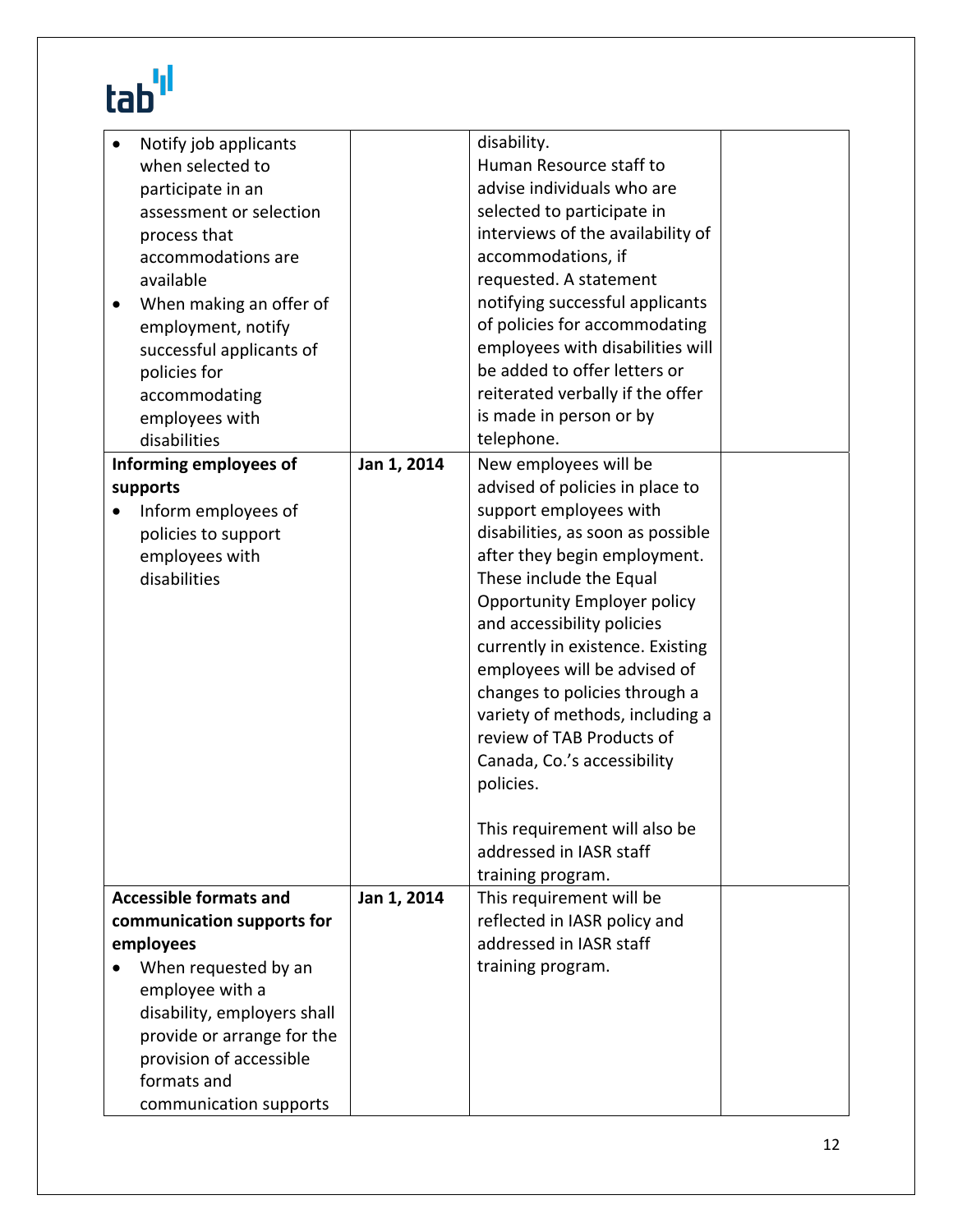# tab''

| for information needed to                       |             |                                    |               |
|-------------------------------------------------|-------------|------------------------------------|---------------|
| perform employee's job                          |             |                                    |               |
| and information generally                       |             |                                    |               |
| available to employees in                       |             |                                    |               |
| Workplace                                       |             |                                    |               |
| <b>Workplace emergency</b>                      | Jan 1, 2012 | <b>Completed</b> $-$ A process has |               |
| response information                            |             | been put in place for              |               |
| Provide individualized                          |             | employees to self-identify so      |               |
| workplace emergency                             |             | that a workplace emergency         |               |
| response information to                         |             | response plan can be               |               |
| employees who have a                            |             | developed.                         |               |
| disability, as required                         |             |                                    |               |
| <b>Documented individual</b>                    | Jan 1, 2014 | TAB Products of Canada, Co.'s      |               |
| accommodation plans                             |             | existing Work Accommodation        |               |
| Develop and have in place                       |             | Policy (part of Employment         |               |
| a written process for the                       |             | Equity Policy) will be reviewed    |               |
| development of                                  |             | and updated, as required.          |               |
| documented individual                           |             |                                    |               |
| accommodation plans for                         |             |                                    |               |
| employees with                                  |             |                                    |               |
| disabilities                                    |             |                                    |               |
| <b>Return to work process</b>                   | Jan 1, 2014 | A return to work process guide     | Included in   |
| Develop and have in place                       |             | will be developed. -               | STD policy    |
| a return to work process                        |             | Completed                          | and posted on |
| for employees who have                          |             |                                    | Jan 30, 2014  |
| been absent from work                           |             |                                    |               |
|                                                 |             |                                    |               |
| due to a disability and                         |             |                                    |               |
| require disability-related<br>accommodations to |             |                                    |               |
|                                                 |             |                                    |               |
| return to work                                  |             |                                    |               |
| Performance management,                         | Jan 1, 2014 | TAB Products of Canada, Co.        |               |
| career development and                          |             | currently does not maintain a      |               |
| redeployment                                    |             | performance management             |               |
| Take into account                               |             | system. As one is developed,       |               |
| accessibility needs of                          |             | existing policies associated       |               |
| employees with                                  |             | with career development and        |               |
| disabilities and individual                     |             | redeployment will be               |               |
| accommodation plans as                          |             | reviewed and updated, as           |               |
| part of performance                             |             | required.                          |               |
| management processes,                           |             |                                    |               |
| when providing career                           |             | IASR policy will reflect           |               |
| development                                     |             | requirements for                   |               |
| opportunities and                               |             | performance management,            |               |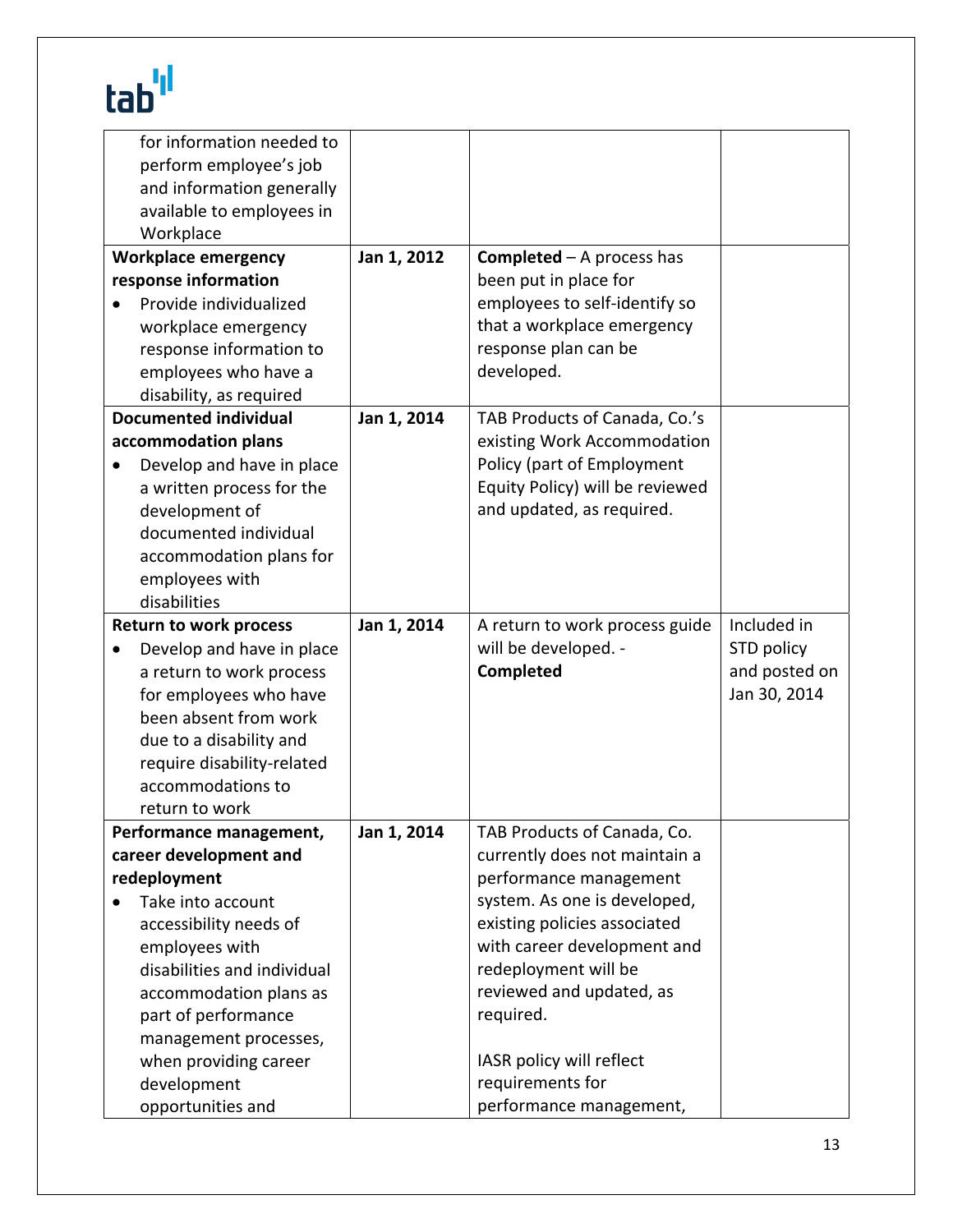| ŀ<br>I.<br>L<br>L<br>$\blacksquare$ |  |
|-------------------------------------|--|

| considering   | career development and |  |
|---------------|------------------------|--|
| redeployment. | redeployment.          |  |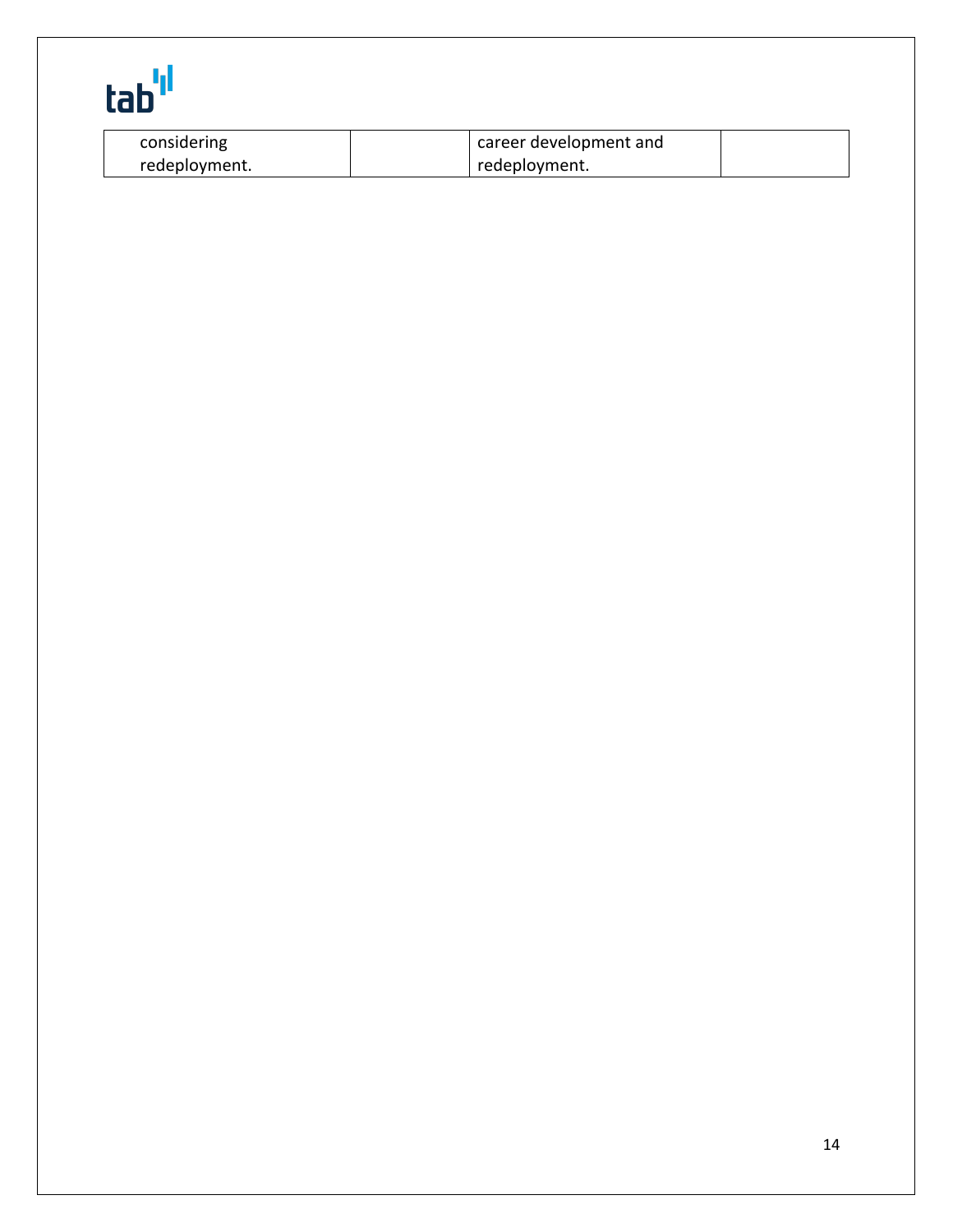

#### **Next Steps**

The development of TAB Products of Canada, Co.'s Integrated Accessibility Standards Policy and Multi‐Year Accessibility Plan are just two of the many actions that are required by the IASR. TAB Products of Canada, Co. staff will continue to work toward meeting the additional requirements of the IASR and undertake other activities aimed at eliminating barriers. They include the following:

- meeting the requirements of the IASR associated with training and accessible employment;
- developing an annual update on the Multi-Year Accessibility Plan, as required by the IASR;
- reviewing existing accessibility procedures and updating them, as required;
- continuing to share information and network with TAB Products of Canada, Co. employees to ensure all accessibility barriers are eliminated.

The Multi-Year Accessibility Plan has been approved and placed on the website. The plan will also be made available in alternate formats, upon request.